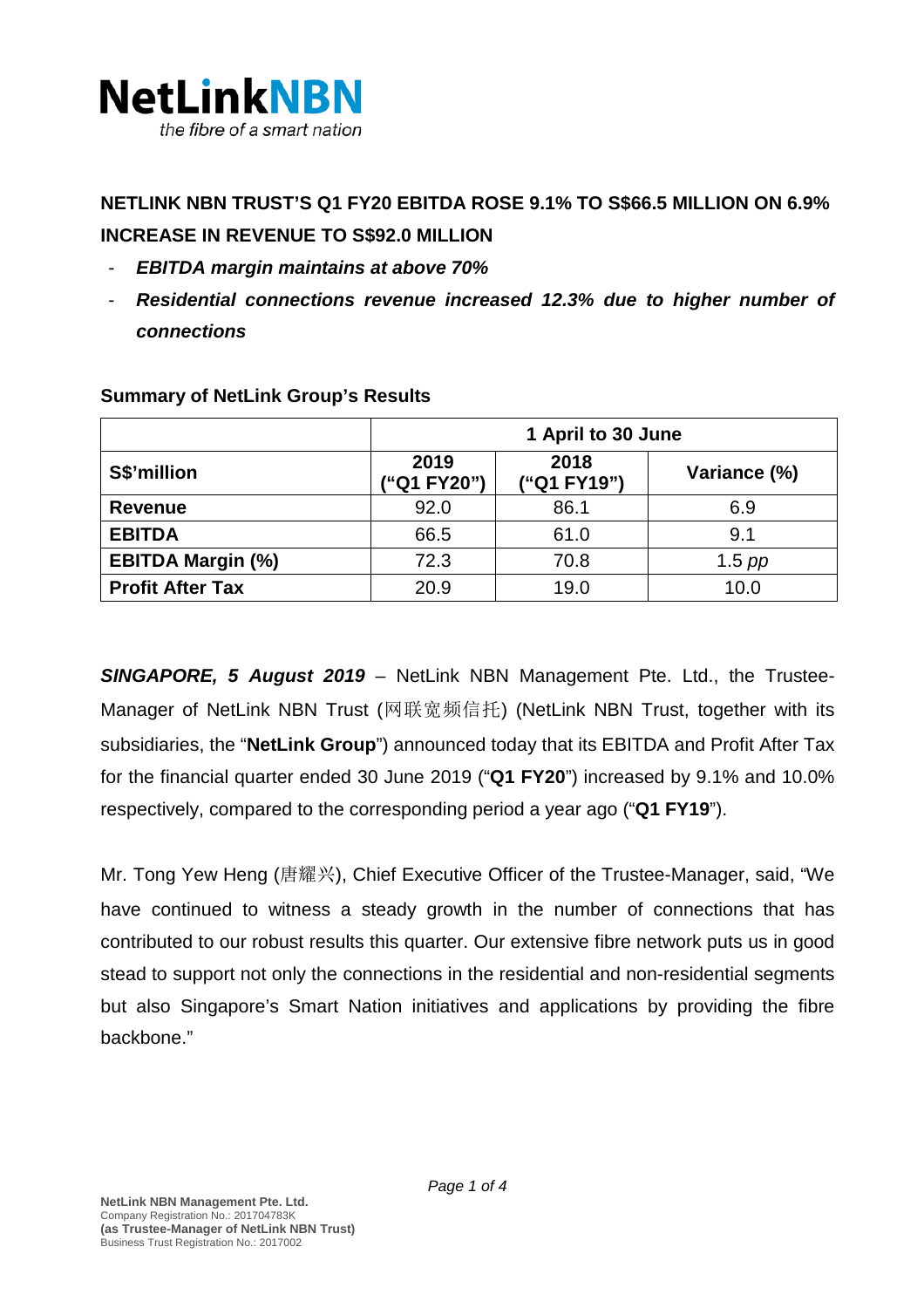

### **RESILIENT BUSINESS**

In Q1 FY20, the NetLink Group achieved revenue of S\$92.0 million, 6.9% higher than the S\$86.1 million in Q1 FY19, mainly due to higher residential connections and installationrelated revenue, partially offset by lower ducts and manholes service and diversion revenue.

Residential connections remain the largest revenue driver, contributing 60.9% of the total revenue. The NetLink Group achieved 1,383,152 residential connections this quarter compared to 1,217,079 connections as at 30 June 2018.

In tandem with the higher revenue and growth in network assets, total expenses rose 4.5% to S\$72.9 million this quarter compared to S\$69.8 million a year ago. Overall, NetLink Group's EBITDA margin improved 1.5 percentage point to 72.3%[1](#page-1-0) in Q1 FY20 from 70.8% in Q1 FY19. EBITDA rose 9.1% to S\$66.5 million this quarter compared to S\$61.0 million a year ago. Profit After Tax rose 10.0% to S\$20.9 million from S\$19.0 million across the same comparative periods.

The NetLink Group reported steady net cash generated from operating activities of S\$56.5 million for Q1 FY20, higher than the S\$46.1 million reported in Q1 FY19.

No distribution has been declared or recommended for the quarter ended 30 June 2019 and for the same period last year. Distributions will be made on a semi-annual basis in accordance with the Group's distribution policy. Accordingly, the next distribution period will be for the six months ended 30 September 2019.

<span id="page-1-0"></span><sup>1</sup> EBITDA margin of 72.3% was 1.5 percentage point higher mainly due to the adoption of the Singapore Financial Reporting Standards (International) 16 – *Leases* ("SFRS(I) 16"). Excluding the impact of SFRS(I) 16, EBITDA margin for Q1 FY20 would have been 71.5%, or 0.7 percentage point higher compared to 70.8% for Q1 FY19.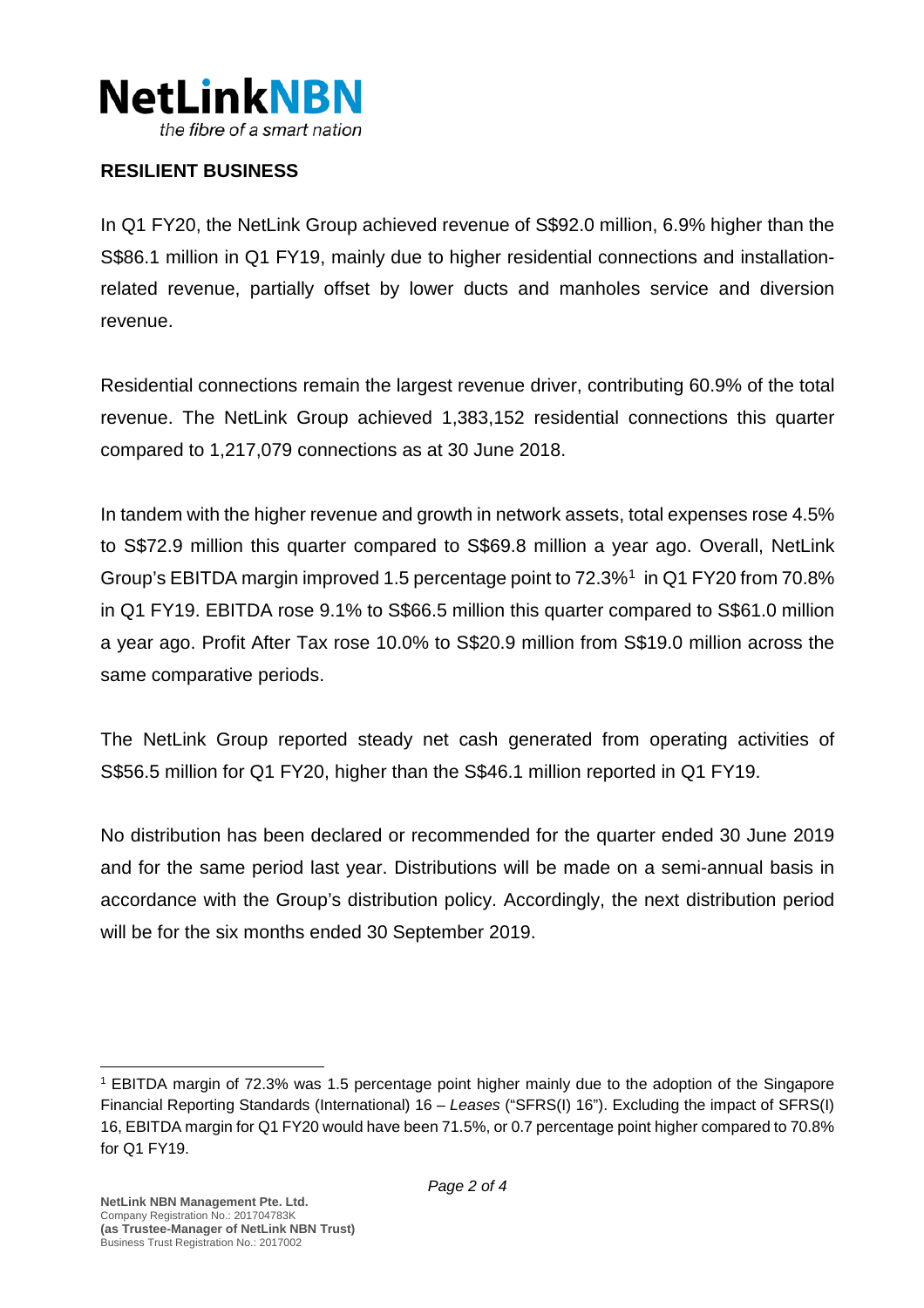

# **OUTLOOK**

For FY20, the NetLink Group expects revenues from key connection services to be higher than that of FY19 mainly due to higher residential connections and installation-related revenues. The Group will continue to invest and expand its network to improve the network's capability and resiliency. The Group expects capital expenditure in FY20 to be higher than that of FY19.

The Group is continuing to expand its network in new housing estates. NetLink has also been working proactively with the Requesting Licensees ("**RLs**") (who provide fibre services to Retail Service Providers that in turn provide retail fibre services to end-users) to meet future demand for Non-Residential and NBAP connections, and to support the RLs' efforts to acquire new Non-Residential and NBAP customers. With its extensive nationwide fibre network, the NetLink Group is well-positioned to support, among others, the Smart Nation initiatives, the developments in Punggol Digital District and Jurong Innovation District, and the fourth mobile telecommunication operator in its mobile network deployment. In addition, the Group is monitoring the development of the 5G network in Singapore and will explore opportunities associated with the new market development.

*- End -*